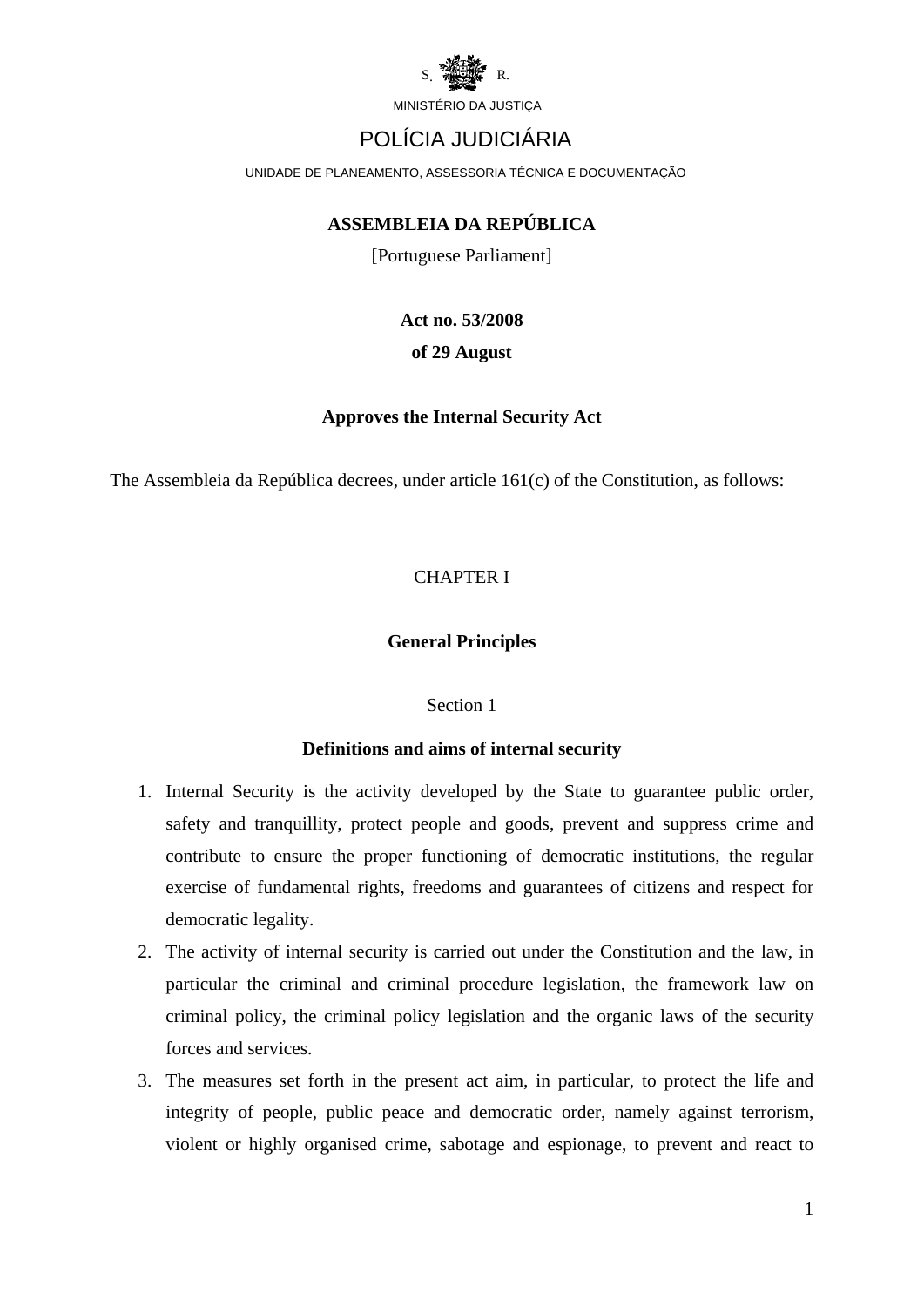

# POLÍCIA JUDICIÁRIA

### UNIDADE DE PLANEAMENTO, ASSESSORIA TÉCNICA E DOCUMENTAÇÃO

serious accidents and disasters, to defend the environment and to preserve public health.

## Section 2

## **Fundamental principles**

- 1. The activity of internal security is guided by compliance with the principles of democratic rule of law, rights, freedoms and guarantees and general police rules.
- 2. The police measures are those established by law and shall not be used beyond what is strictly necessary and shall comply with the exigencies of adequacy and proportionality.
- 3. The regime of the security forces and services, each with a single organisational structure for the whole of the national territory, shall be established by law.

## Section 3

## **Internal security policy**

The internal security policy comprises the set of principles, aims, priorities, guidelines and measures aimed at achieving the goals set forth in section 1.

## Section 4

## **Territorial scope**

- 1. Internal security is developed in all the space under the jurisdictional powers of the Portuguese State.
- 2. In the framework of the international commitments and the applicable rules of international law, the security forces and services may act outside the space referred to in the preceding subsection in cooperation with bodies and services of foreign states or with international organisations of which Portugal is a member, with the purpose, in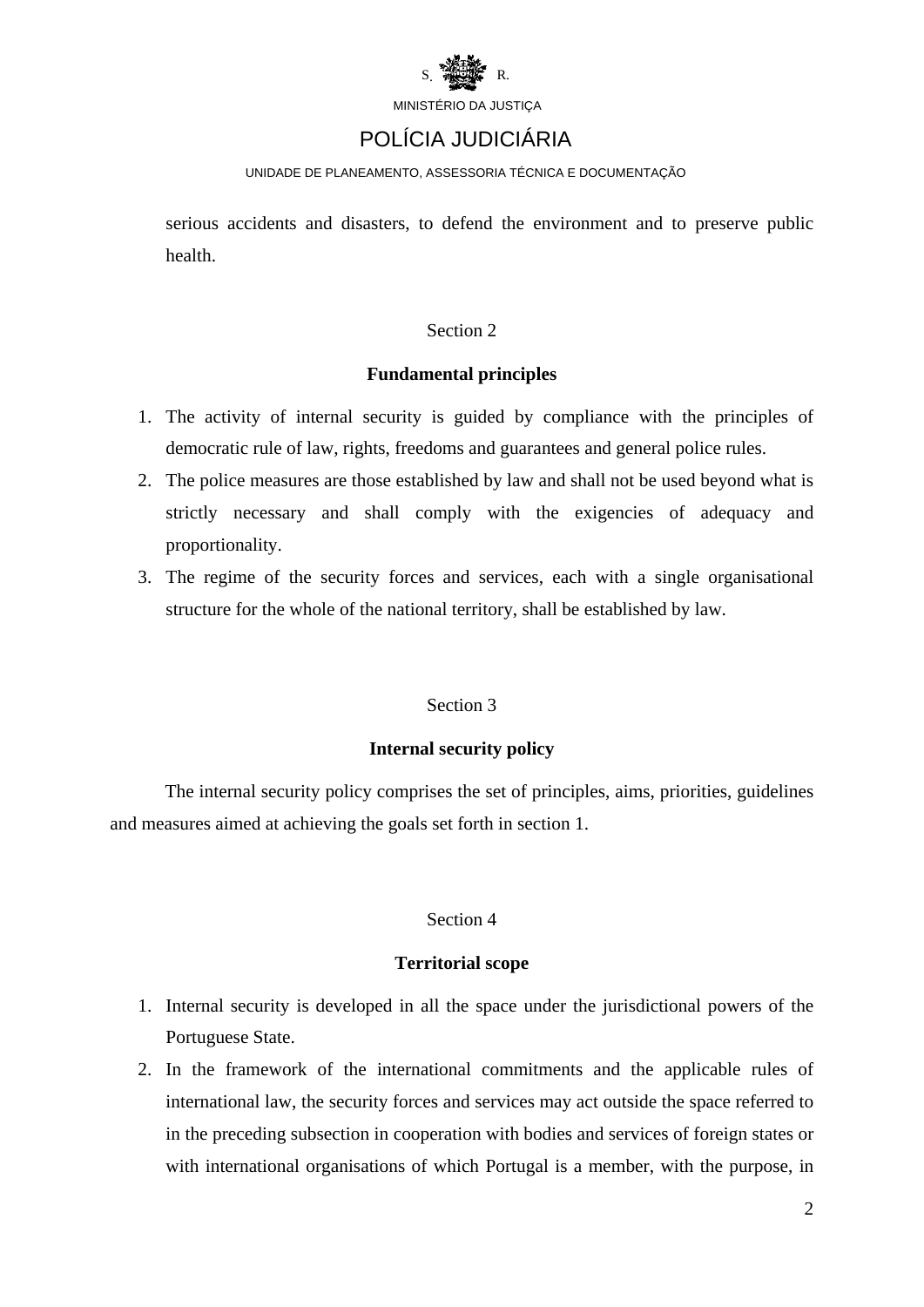

# POLÍCIA JUDICIÁRIA

#### UNIDADE DE PLANEAMENTO, ASSESSORIA TÉCNICA E DOCUMENTAÇÃO

particular, of developing the space of freedom, security and justice of the European Union.

## Section 5

## **General and special duties of cooperation**

- 1. The citizens have the duty to cooperate to achieve the goals of internal security by complying with the preventive measures set forth by law, following legitimate orders from the authorities and not obstructing the normal exercise of the powers of the staff and agents of the security forces and services.
- 2. The civil servants, as defined by the Criminal Code, and the military personnel have a special duty of cooperation with the security forces and services, as provided for by law.
- 3. Without prejudice to the obligation to report set forth in the Code of Criminal Procedure, the civil servants, as defined by the Criminal Code, and the military personnel have the duty to promptly report to the competent security forces and services the facts of which they become aware while carrying out their duties or because of such duties, related to the preparation or execution of facts which may be classified, under the Code of Criminal Procedure, as offences of terrorism or violent, particularly violent or highly organised crime, as well as sabotage or espionage.

## Section 6

## **Coordination and cooperation of the security forces**

- 1. The security forces and services carry out their activity in accordance with the principles, aims, priorities, guidelines and measures of the internal security policy and within the scope of the corresponding organisational framework.
- 2. Without prejudice to what is set forth in the preceding subsection, the security forces and services shall cooperate among themselves, namely by relaying information which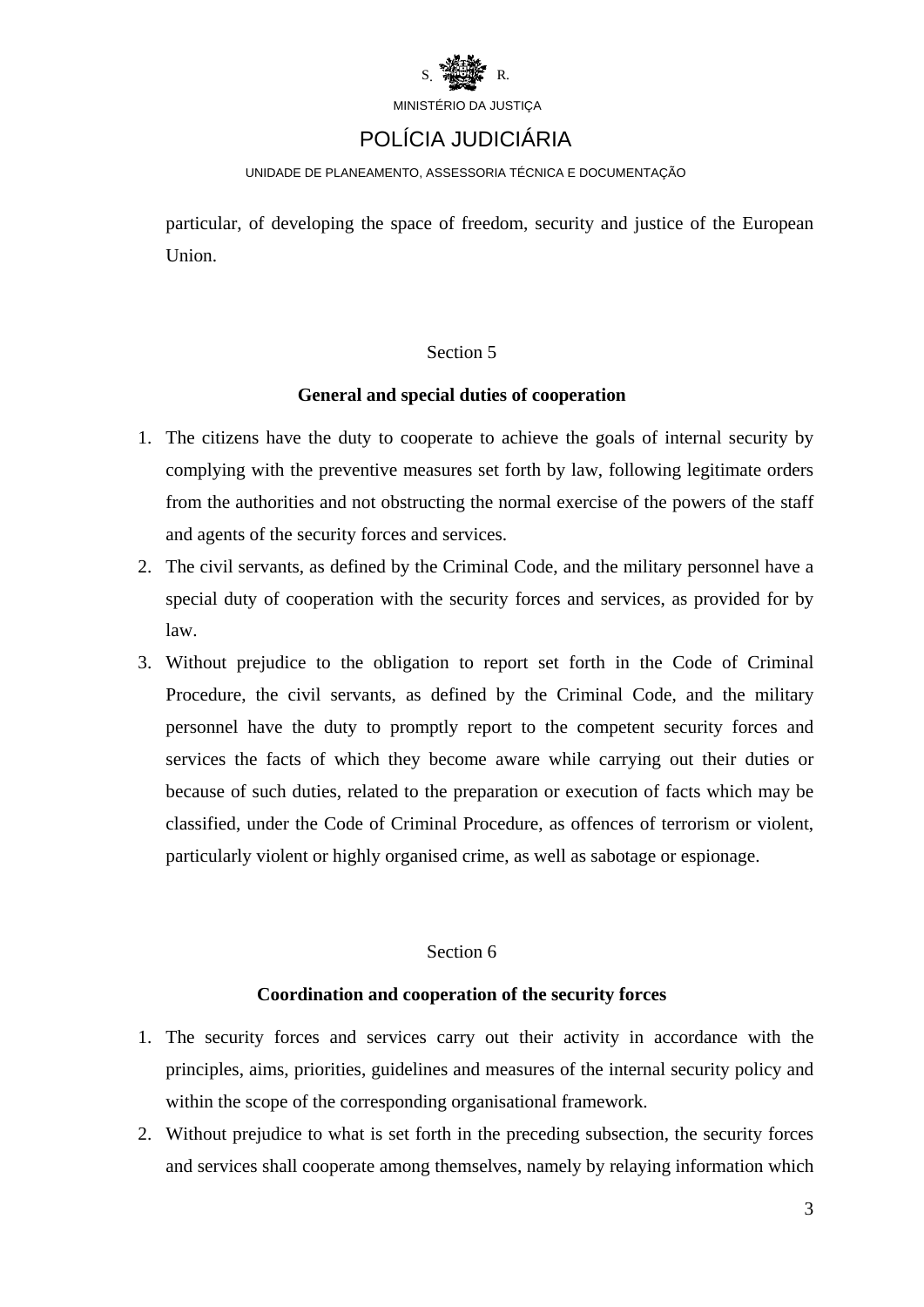

# POLÍCIA JUDICIÁRIA

#### UNIDADE DE PLANEAMENTO, ASSESSORIA TÉCNICA E DOCUMENTAÇÃO

is not only of interest to achieve each of their specific aims, but also necessary to the achievement of the aims of others, safeguarding the legal regimes of the secrecy of investigations and State secrecy.

## CHAPTER II

## **Internal Security Policy**

### Section 7

### Assembleia da República

- 1. The Assembleia da República contributes, through the exercise of its political, legislative and financial powers, to provide a framework for the internal security policy and to monitor its execution.
- 2. The opposition parties represented in the Assembleia da República have the right to be previously consulted by the Government on the general guidelines for the internal security policy.
- 3. The Assembleia da República shall, on an annual basis, assess a report to be submitted by the Government until 31 March on the situation of the country with regard to internal security, as well as on the activity of the security forces and services carried out in the previous year.

## Section 8

#### **Government**

- 1. The power to conduct the internal security policy belongs, under the Constitution, to the Government.
- 2. The Cabinet shall: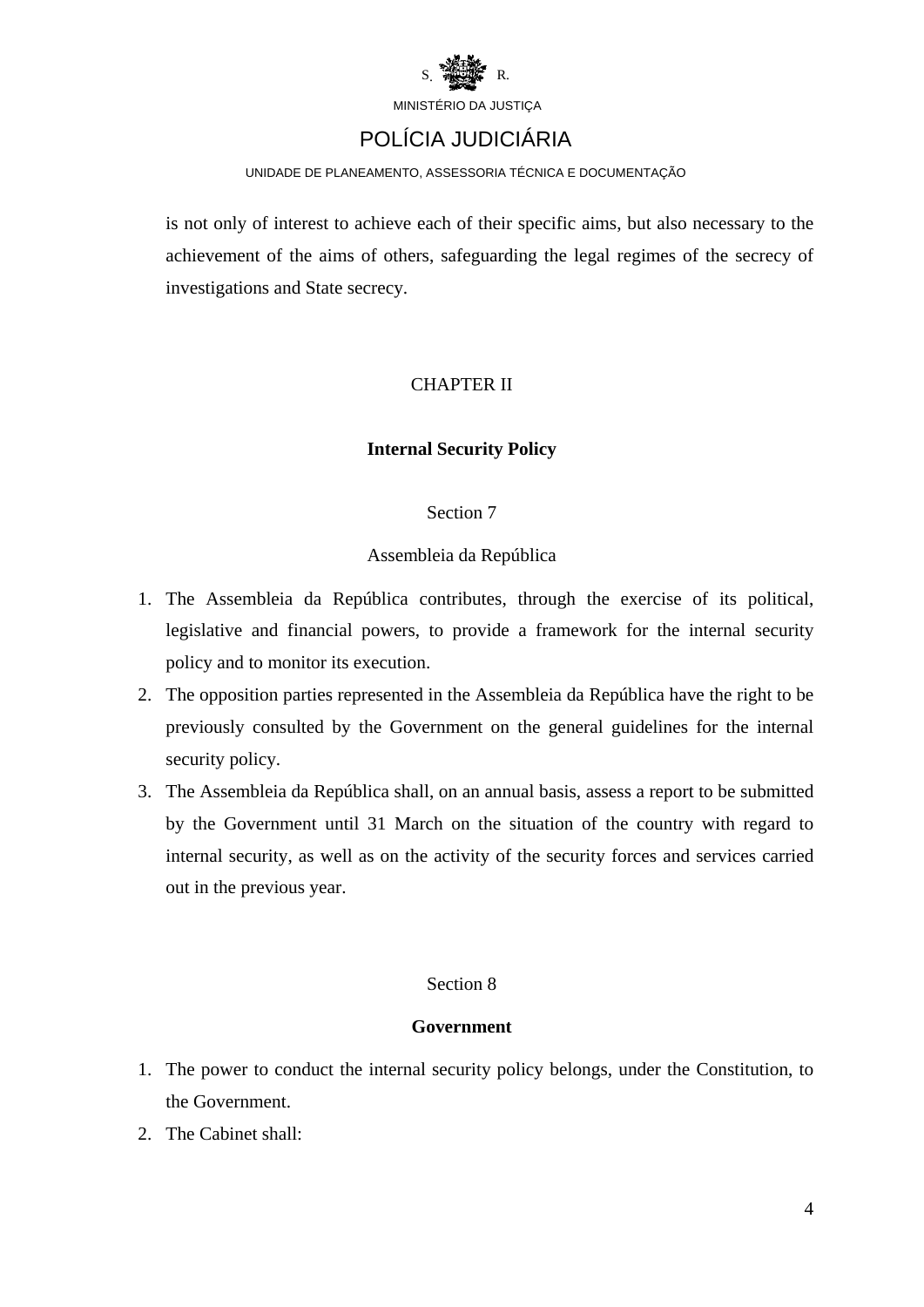

# POLÍCIA JUDICIÁRIA

UNIDADE DE PLANEAMENTO, ASSESSORIA TÉCNICA E DOCUMENTAÇÃO

- a) Set out the broad outlines of the internal security policy and the guidelines for its execution;
- b) Programme and ensure the means for the execution of the internal security policy;
- c) Approve the coordination, control and operational command plan of the security forces and services and guarantee their proper functioning;
- d) Set, as provided for by law, the rules for the classification and control of the circulation of official documents and the accreditation of people who should have access to classified documents.

## Section 9

## **Prime Minister**

- 1. The Prime Minister is politically responsible for directing the internal security policy, and he shall, namely:
	- a) Inform the President of the Republic on matters regarding the conducting of the internal security policy;
	- b) Convene the High Council for Internal Security and chair the corresponding meetings;
	- c) Propose to the Cabinet the coordination, control and operational command plan of the security forces and services;
	- d) Direct the inter-ministerial activity aimed at adopting of the appropriate measures to safeguard internal security;
	- e) Coordinate and guide the action of the members of Government in matters of internal security;
	- f) Appoint and remove the Secretary-General of the Internal Security System on the basis of a joint proposal from the ministers of Home Affairs and Justice, after hearing the nominee in a parliamentary commission;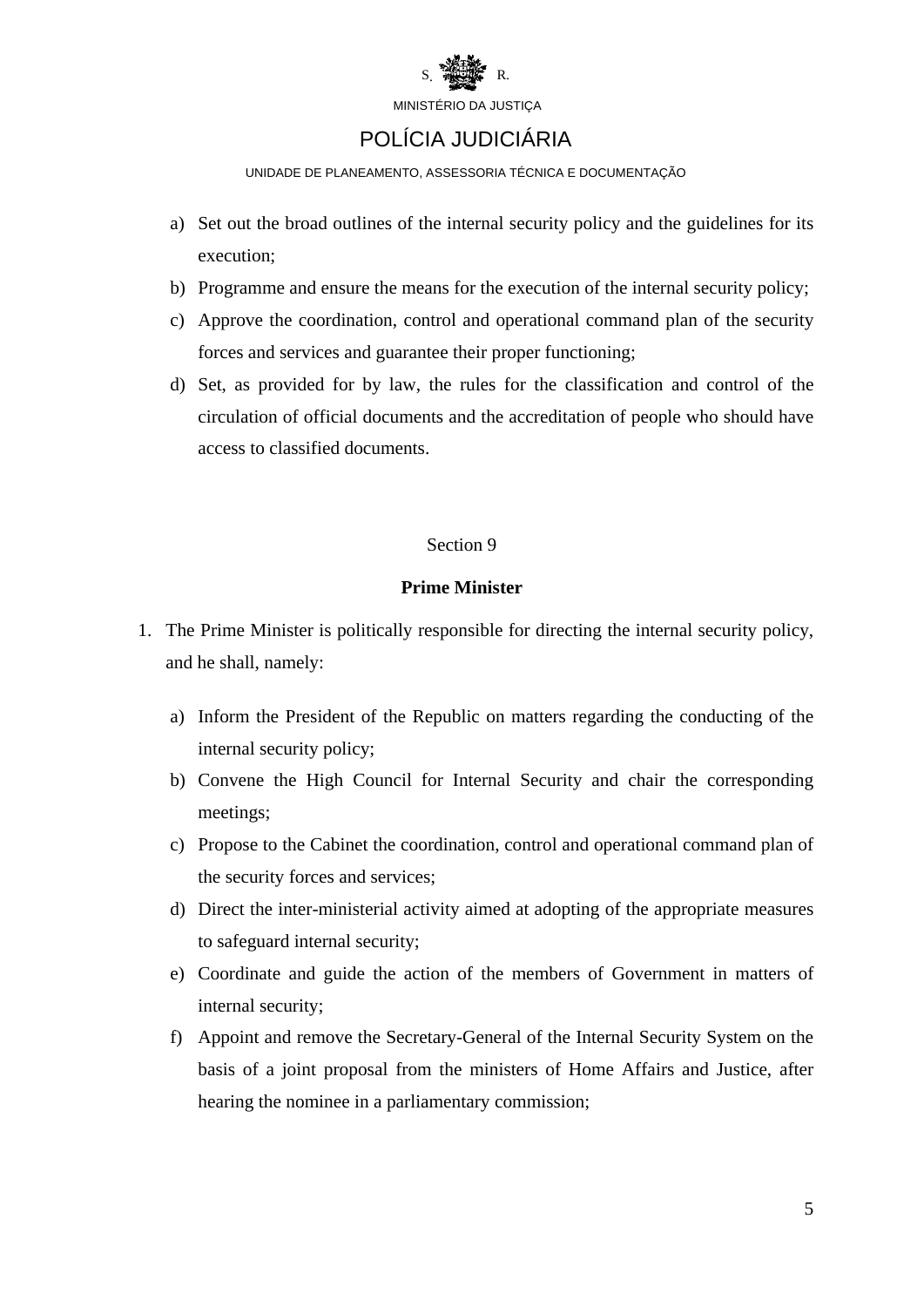

# POLÍCIA JUDICIÁRIA

#### UNIDADE DE PLANEAMENTO, ASSESSORIA TÉCNICA E DOCUMENTAÇÃO

- g) Appoint and remove the Deputy Secretary-General of the Internal Security System on the basis of a joint proposal from the ministers of Home Affairs and Justice, after hearing the Secretary-General.
- 2. The Prime Minister may delegate, in full or in part, the powers mentioned in paragraphs (b) and (d) of the preceding subsection to the Minister of Home Affairs.
- 3. Whenever the measures for the coordination and cooperation of the security forces and services under different ministries don't emanate from the Prime Minister, pursuant to subsection 1, said measures shall be agreed upon by the Minister of Home Affairs and the competent ministers.

## Section 10

### **Autonomous regions**

The measures for the coordination and cooperation of the security forces and services under different ministries applied to the Autonomous Regions shall be executed without prejudice to the powers of the Representatives of the Republic in the Autonomous Regions and of the governmental bodies of the Region.

## CHAPTER III

#### **Internal Security System**

#### Section 11

## **Bodies of the Internal Security System**

The Internal Security System comprises the High Council for Internal Security, the Secretary-General and the Security Coordinating Office.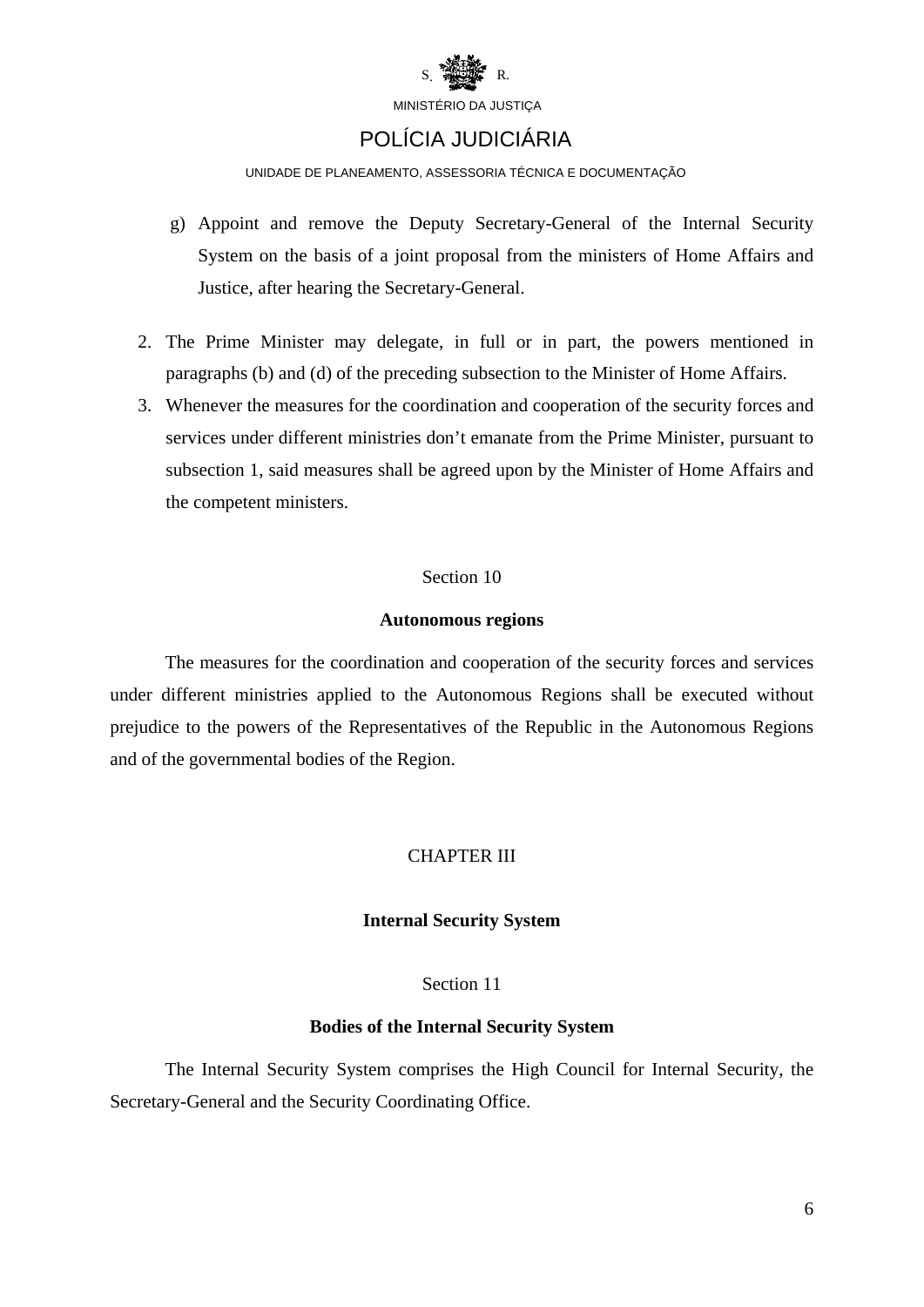

# POLÍCIA JUDICIÁRIA

## UNIDADE DE PLANEAMENTO, ASSESSORIA TÉCNICA E DOCUMENTAÇÃO

## Section 12

## **Nature and composition of the High Council for Internal Security**

- 1. The High Council for Internal Security is the inter-ministerial hearing and advisory body in matters of internal security.
- 2. The High Council for Internal Security is chaired by the Prime Minister and consists of the following members:
	- a) The Vice-Prime Ministers, if any;
	- b) The Ministers of State and Presidency, if any;
	- c) The Ministers of Home Affairs, Justice, National Defence, Finance, as well as Public Works, Transports and Communications;
	- d) The Presidents of the Regional Governments of the Azores and Madeira;
	- e) The Secretary-Generals of the Internal Security System and of the Portuguese Intelligence System;
	- f) The Chief of the General Staff of the Armed Forces;
	- g) Two Members of Parliament appointed by the Assembleia da República by a twothirds majority of the Members of Parliament present, provided that such majority is greater than the absolute majority of Members on effective duty;
	- h) The Commandant-General of the National Republican Guard, the national directors of the Public Security Police, the Criminal Police and the Aliens and Borders Service and the directors of the Strategic Defence Intelligence Service and of the Security Intelligence Service;
	- i) The National Maritime Authority;
	- j) The person in charge of the Aeronautics Authority System;
	- l) The person in charge of the Integrated System of Protection and Relief Operations;
	- m) The Director-General of the Prison Services.
- 3. The Representatives of the Republic in the Autonomous Regions take part in Council meetings dealing with matters of concern for their respective Region.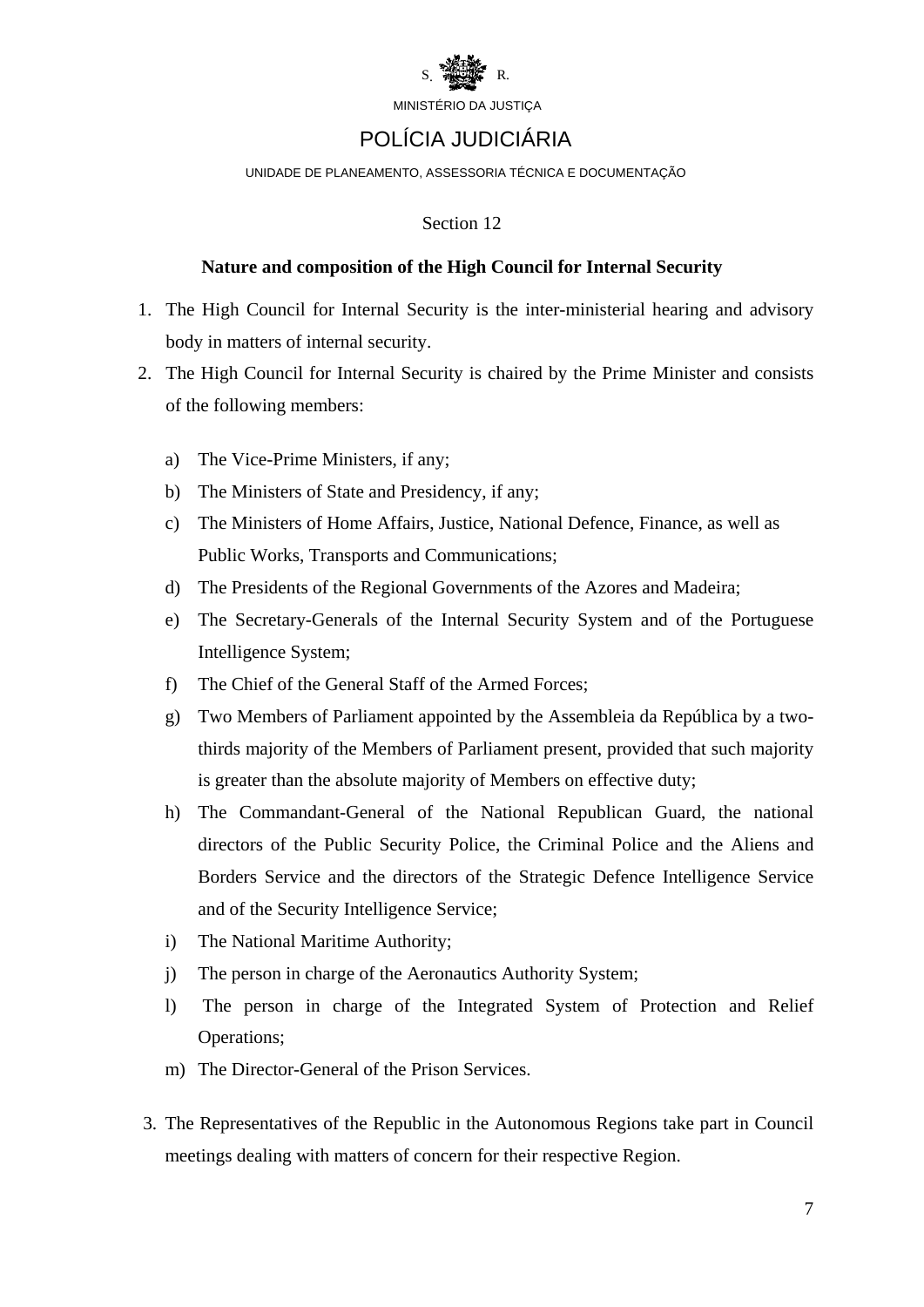

# POLÍCIA JUDICIÁRIA

#### UNIDADE DE PLANEAMENTO, ASSESSORIA TÉCNICA E DOCUMENTAÇÃO

- 4. The Prosecutor-General may attend the Council's meetings on his own initiative, whenever he sees fit or when invited by its chairman.
- 5. For the purposes of the preceding subsection, the Prosecutor-General is informed of the dates of the meetings and their agenda.
- 6. Whenever he deems it necessary, the chairman may invite to attend the meetings the ministers responsible for criminal police bodies with specific competence or other entities with special responsibilities regarding the prevention and suppression of crime or the research and generation of relevant information for internal security purposes, in particular the senior managers of other criminal police bodies with specific competence.

## Section 13

## **Powers of the High Council for Internal Security**

- 1. The Council assists the Prime Minister in the exercise of his duties in internal security matters, in particular when adopting the necessary measures in situations of serious threat to internal security.
- 2. The Council, as advisory body, is competent to provide opinions, in particular on:
	- a) Setting out the broad outlines of the internal security policy;
	- b) The general basis for the organisation, functioning and discipline of the security forces and services, as well as the definition of their powers;
	- c) Bills containing general provisions regarding the tasks and powers of the security forces and services;
	- d) The broad guidelines for the training, specialisation, updating and further training of members of the security forces and services.
- 3. The Council draws up its own rules of procedure and submits them to the approval of the Cabinet.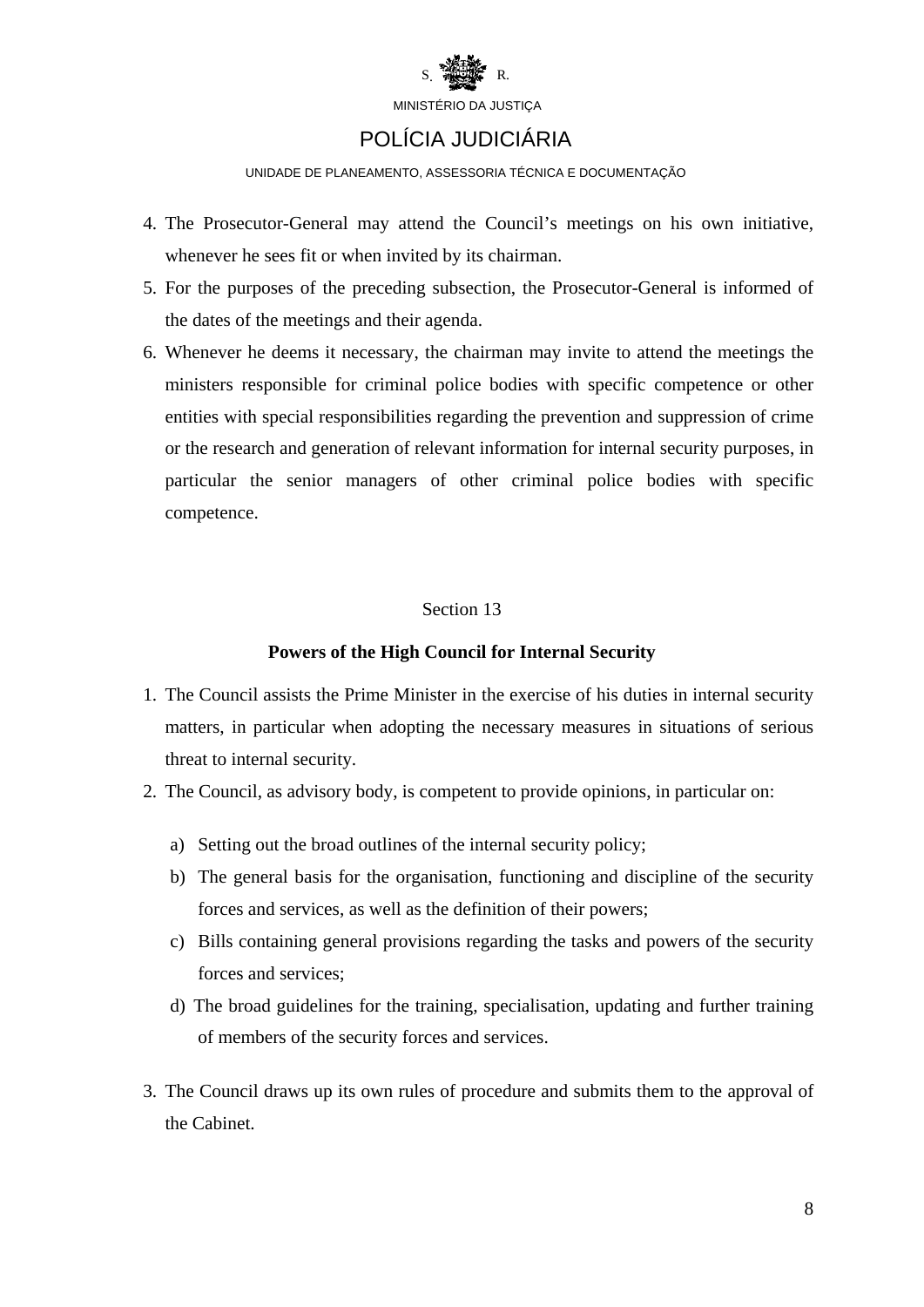

# POLÍCIA JUDICIÁRIA

#### UNIDADE DE PLANEAMENTO, ASSESSORIA TÉCNICA E DOCUMENTAÇÃO

## Section 14

## **Secretary-General of the Internal Security System**

- 1. The Secretary-General of the Internal Security System reports directly to the Prime Minister or, by delegation, to the Minister of Home Affairs.
- 2. The position of Secretary-General of the Internal Security System is equivalent to that of of Secretary of State for all legal purposes, except as regards his appointment and removal.
- 3. The Secretary-General of the Internal Security System is assisted by a support office, which is covered by the legal regime of ministerial offices.
- 4. The Secretary-General of the Internal Security System may choose to be paid according to his original remuneration scheme whenever he is an employee exercising public duties or whenever he belongs to the Judiciary, the Public Prosecution Service, the Armed Forces or the security forces and services.

## Section 15

## **Powers of the Secretary-General of the Internal Security System**

The Secretary-General of the Internal Security System has powers of coordination, direction, control and operational command.

## Section 16

## **Coordination powers**

1. In the scope of his coordination powers, the Secretary-General of the Internal Security System is vested with the necessary powers for purposes of harmonising measures, plans or operations between different security forces and services, harmonising such forces and services with other services or with public or private entities, and for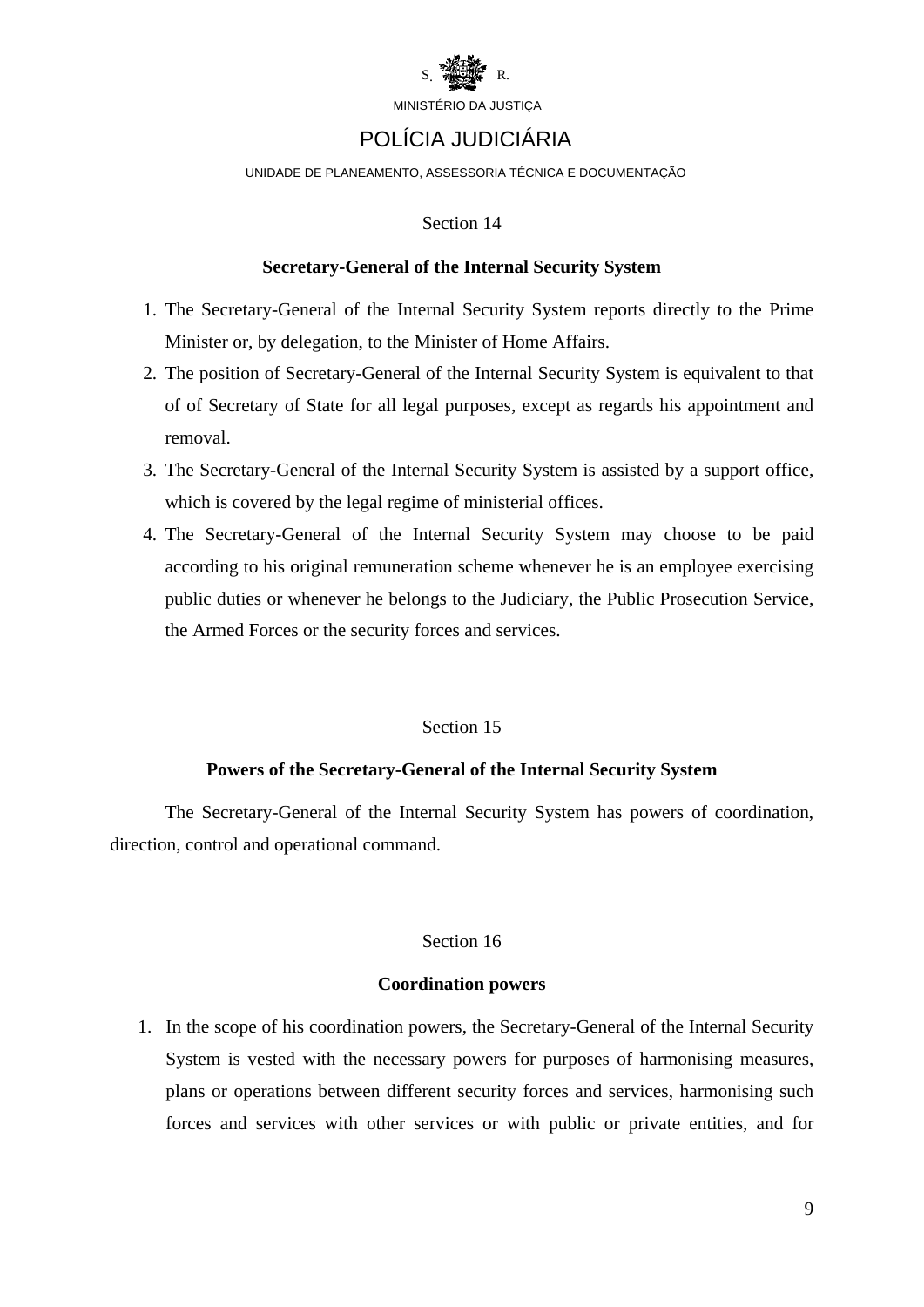

# POLÍCIA JUDICIÁRIA

#### UNIDADE DE PLANEAMENTO, ASSESSORIA TÉCNICA E DOCUMENTAÇÃO

cooperating with international or foreign counterparts, in line with the coordination, control and operational command plan of the security forces and services.

- 2. It is incumbent upon the Secretary-General of the Internal Security System, in the scope of his coordination powers and through the respective senior managers, to coordinate the security forces and services needed in order to:
	- a) Coordinate action taken by the security forces and services, ensuring compliance with the coordination, control and operational command plan of the security forces and services, as approved by the Government;
	- b) Coordinate the joint training, further training and practice programmes of the security forces and services;
	- c) Enhance cooperation between all security forces and services, ensuring their access to all necessary information;
	- d) Develop in the national territory the European area of freedom, security and justice action plans and strategies which require harmonised action by the security forces and services.
- 3. It is further incumbent upon the Secretary-General of the Internal Security System to:
	- a) Ensure articulation of the security forces and services with the prison system with a view to rendering crime prevention and suppression more effective;
	- b) Ensure coordination between the security forces and services and the Integrated System of Protection and Relief Operations;
	- c) Establish with the Secretary-General of the Portuguese Intelligence System adequate institutional cooperation mechanisms so as to ensure the sharing of information, whilst complying with the legal regimes of secrecy of investigations and State secrecy, as well as compliance with the principle of availability when exchanging information with the security structures of the European Union Member States;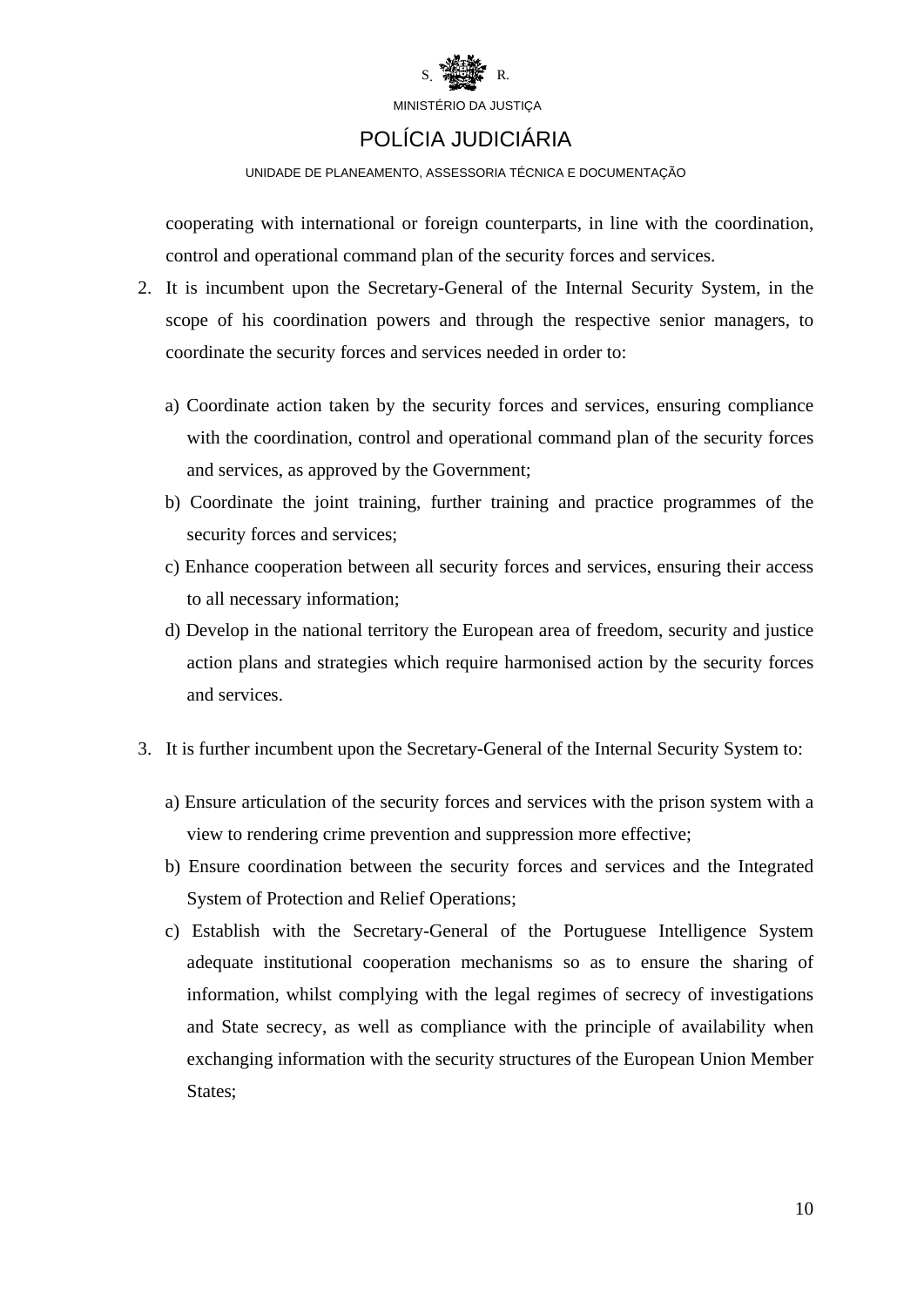

## POLÍCIA JUDICIÁRIA

#### UNIDADE DE PLANEAMENTO, ASSESSORIA TÉCNICA E DOCUMENTAÇÃO

- d) Ensure coordination between the security forces and services and the services of medical emergency, road safety and transport and environmental safety, in the scope of the definition and execution of security and crisis management plans;
- e) Articulate national institutions with local ones, including, in particular, municipal police forces and security municipal councils;
- g) Establish a link with private structures, namely with private security companies.

## Section 17

## **Managerial powers**

- 3. In the scope of his managerial powers, the Secretary-General of the Internal Security System is vested with administrative, logistics and operational organisation and management powers as regards the services, systems, technological means and other common resources of the security forces and services.
- 1. It is incumbent upon the Secretary-General of the Internal Security System, in the scope of his managerial powers, to:
	- a) Grant the security forces and services access to and use of common services, namely in the scope of the Integrated System of Portuguese Emergency and Security Networks and of the Emergency Telephone Number 112;
	- b) Ensure interoperability between the information systems of the entities which are part of the Internal Security System and access by all of them, depending on their needs and powers, to those systems and to international police cooperation mechanisms via the different national contact points;
	- c) Coordinate the introduction of geo-referenced information systems on the contingent and the resources of the security forces and services and protection and relief services, as well as on crime;
	- d) Carry out the integrated processing, consolidation, analysis and disclosure of statistics on crime, take part in the carrying out of surveys on crime victims and insecurity and draw up the annual internal security report;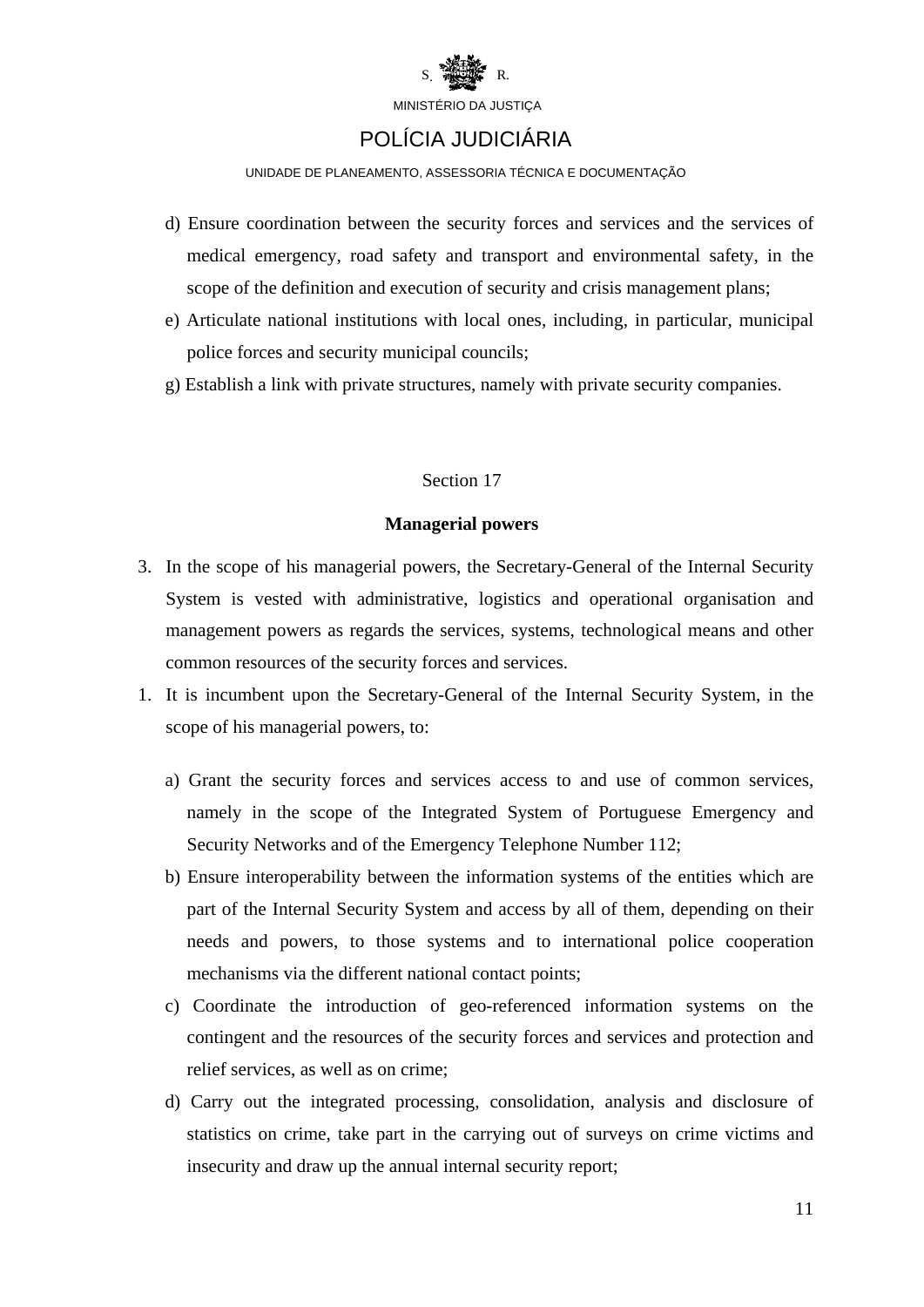

# POLÍCIA JUDICIÁRIA

#### UNIDADE DE PLANEAMENTO, ASSESSORIA TÉCNICA E DOCUMENTAÇÃO

e) Be the permanent national contact point for situations of alert and swift response to threats posed to internal security, in the scope of the European Union mechanisms.

## Section 18

## **Control powers**

- 1. In the scope of his control powers, the Secretary-General of the Internal Security System is vested with powers to coordinate the security forces and services with regard to the performance of specific missions or tasks, limited by their nature, time or space, which entail a joint action, according to the coordination, control and operational command plan of the security forces and services.
- 2. It is incumbent upon the Secretary-General of the Internal Security System, in the scope of his control powers and through the respective senior managers, to coordinate the security forces and services needed for purposes of:
	- a) Policing large or international events or other planned operations posing a high risk or threat, on the basis of a joint resolution from the Ministers of Justice and Home Affairs;
	- b) Tackling serious tactical-police incidents referred to in the following subsection.
- 3. Serious tactical-police incidents, apart from those classified as such by the Ministers of Justice and Home Affairs, are those which require the joint and combined intervention of more than one security force or service and which involve:
	- a) Attacks on sovereign bodies, hospital, prison or educational establishments, infrastructures designed to supply and meet the vital needs of the population, means and routes of communication or means of public passenger transport and infrastructures classified as crucial national infrastructures;
	- b) Use of firearms under circumstances which endanger the life or the physical integrity of several people;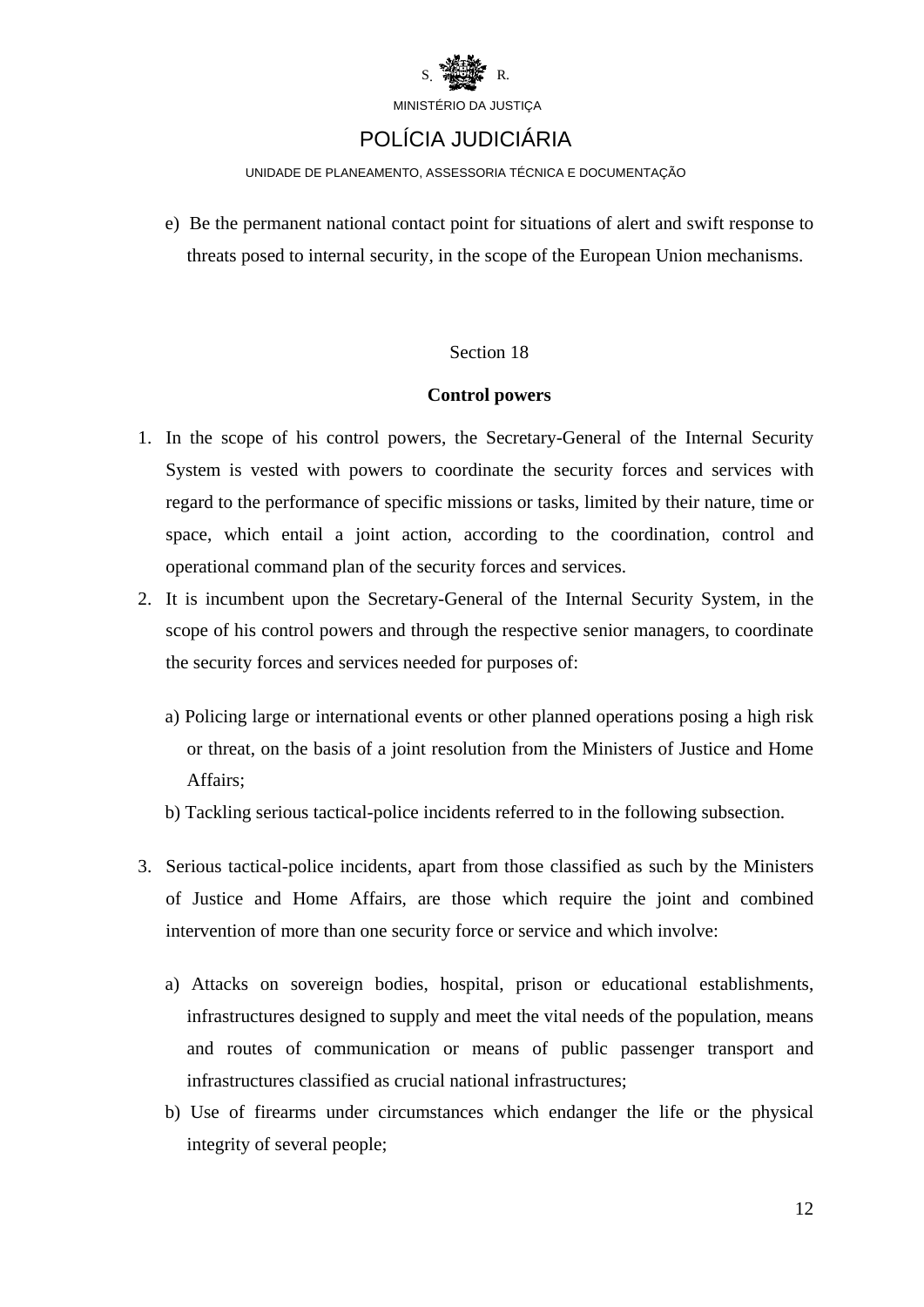

# POLÍCIA JUDICIÁRIA

UNIDADE DE PLANEAMENTO, ASSESSORIA TÉCNICA E DOCUMENTAÇÃO

- c) Use of explosive, incendiary, nuclear, radiological, biological or chemical substances;
- d) Illegal restraint and hostage-taking.

## Section 19

## **Operational command powers**

- 1. Under extraordinary circumstances, determined by the Prime-Minister following a reasoned communication submitted to the President of the Republic, arising from terrorist attacks or serious accidents or disasters which require a joint and combined intervention of different security forces and services and, possibly, of the Integrated System of Protection and Relief Operations, these shall be placed under the operational authority of the Secretary-General of the Internal Security System, via their senior managers.
- 2. In the scope of the extraordinary powers set forth in the preceding subsection, the Secretary-General of the Internal Security System has powers to plan and assign missions or tasks which require the combined intervention of different security forces and services and to control the corresponding execution, according to the coordination, control and operational command plan of the security forces and services.

## Section 20

## **Deputy Secretary-General of the Internal Security System**

- 1. It is incumbent upon the Deputy Secretary-General of the Internal Security System to:
	- a) Assist the Secretary-General of the Internal Security System in the performance of his duties;
	- b) Exercise the coordination and managerial powers delegated on him by the Secretary-General of the Internal Security System;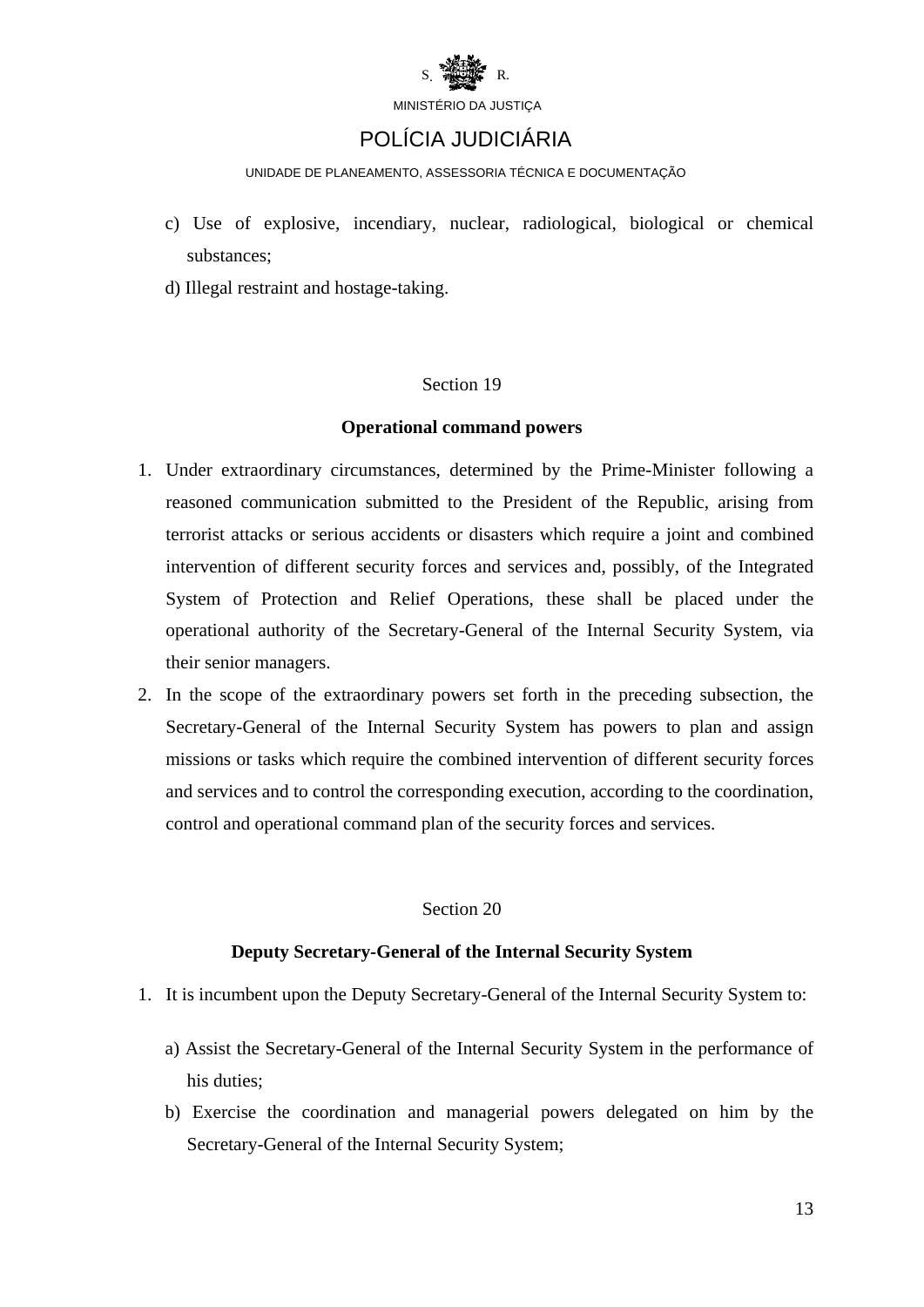

# POLÍCIA JUDICIÁRIA

#### UNIDADE DE PLANEAMENTO, ASSESSORIA TÉCNICA E DOCUMENTAÇÃO

- c) Substitute the Secretary-General of the Internal Security System during his absence or inability to perform his duties.
- 2. The position of Deputy Secretary-General of the Internal Security System is equivalent to that of holder of a  $1<sup>st</sup>$  grade senior managerial position.

## Section 21

## **Nature and composition of the Security Coordinating Office**

- 1. The Security Coordinating Office is the specialised consultancy and advisory body for the technical and operational coordination of the activities developed by the security forces and services and it reports directly to the Prime Minister or, by delegation, to the Minister of Home Affairs.
- 2. The Office comprises the entities referred to in sections  $12(2)(e)$  and (h) to (m).
- 3. The Office is chaired by the Secretary-General of the Internal Security System.
- 4. The Office meets:
	- a) Ordinarily, once every quarter;
	- b) Extraordinarily, when convened by its chairman, on his own initiative or at the request of any of its members.
- 5. The Secretary-General of the Internal Security System coordinates the Office's permanent secretariat composed of liaison officers from the entities referred to in section  $12(2)(h)$  to  $(m)$  above.
- 6. The Office has a situation room where serious threats to the internal security are followed up.
- 7. The office referred to in section 14(3) provides technical and administrative assistance to the Security Coordinating Office.
- 8. The SIRENE Office is incorporated in the Security Coordinating Office.
- 9. The National Authority for Security and its office are attached to the Security Coordinating Office.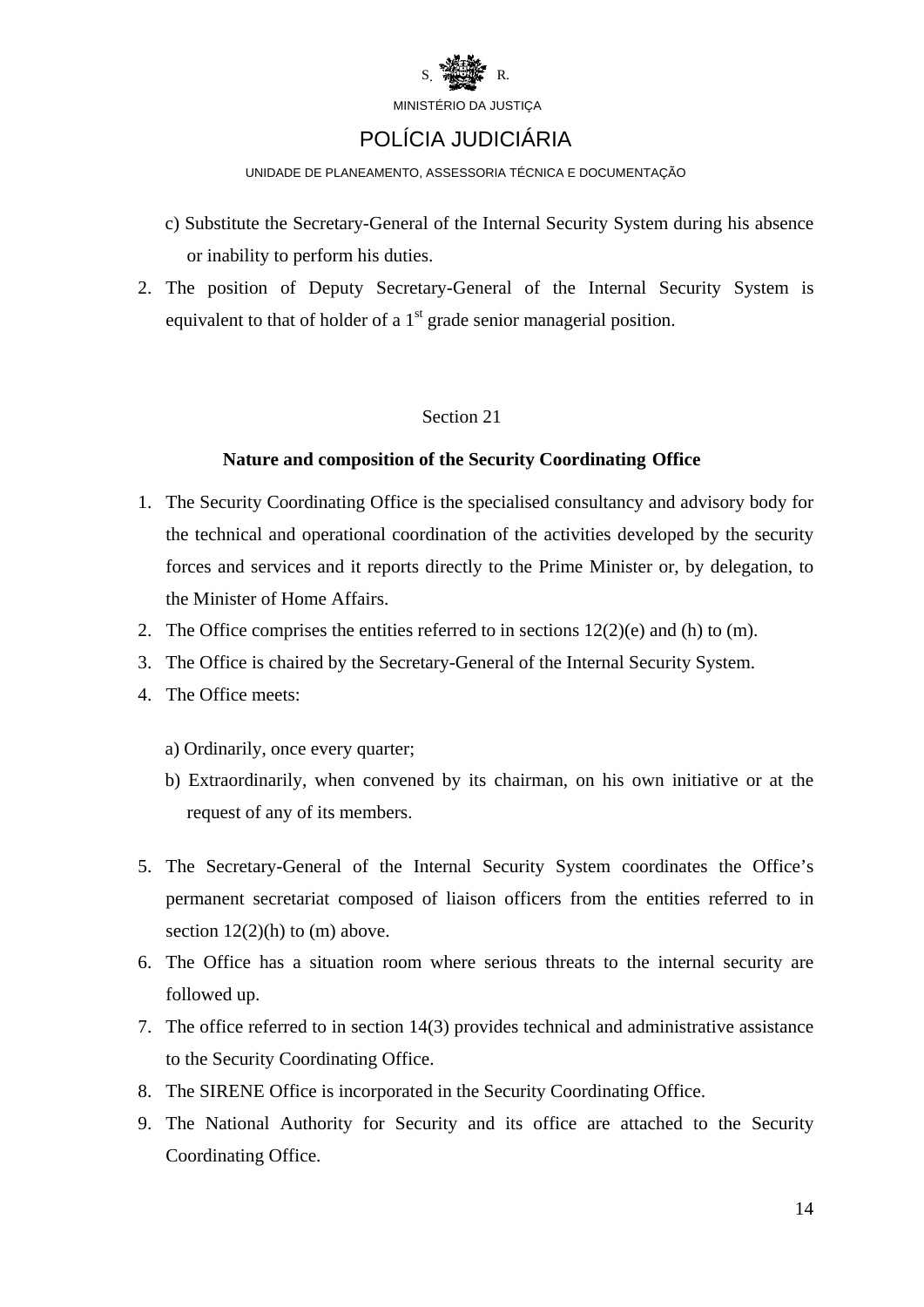

# POLÍCIA JUDICIÁRIA

### UNIDADE DE PLANEAMENTO, ASSESSORIA TÉCNICA E DOCUMENTAÇÃO

## Section 22

## **Powers of the Security Coordinating Office**

- 1. The Security Coordinating Office assists the Secretary-General of the Internal Security System on a permanent and regular basis, in the exercise of his powers of coordination, management, control and operational command. Furthermore, it is particularly entrusted with the study and proposal of:
	- a) Public policies on internal security;
	- b) Security forces and services cooperation schemes;
	- c) Improvement of the contingent of the security forces and services;
	- d) Staff employment conditions, premises conditions and other resources, rules of practice and procedures of the security forces and services, to be implemented in situations of serious threat to internal security;
	- e) International coordination and cooperation mechanisms of the security forces and services;
	- f) National strategies and action plans in the field of crime prevention.
- 2. It is further incumbent on the Security Coordinating Office:
	- a) To provide opinions regarding bills on the planning of premises and resources for the security forces;
	- b) To collect, analyse and disclose information on reported criminal offences and any other information needed to prepare the internal security report.
- 3. For purposes of the preceding subsection, the Secretary-General of the Internal Security System may:
	- a) Set out the measures deemed essential for the Office's proper operation;
	- b) Issue guidelines and instructions on the activities to be developed.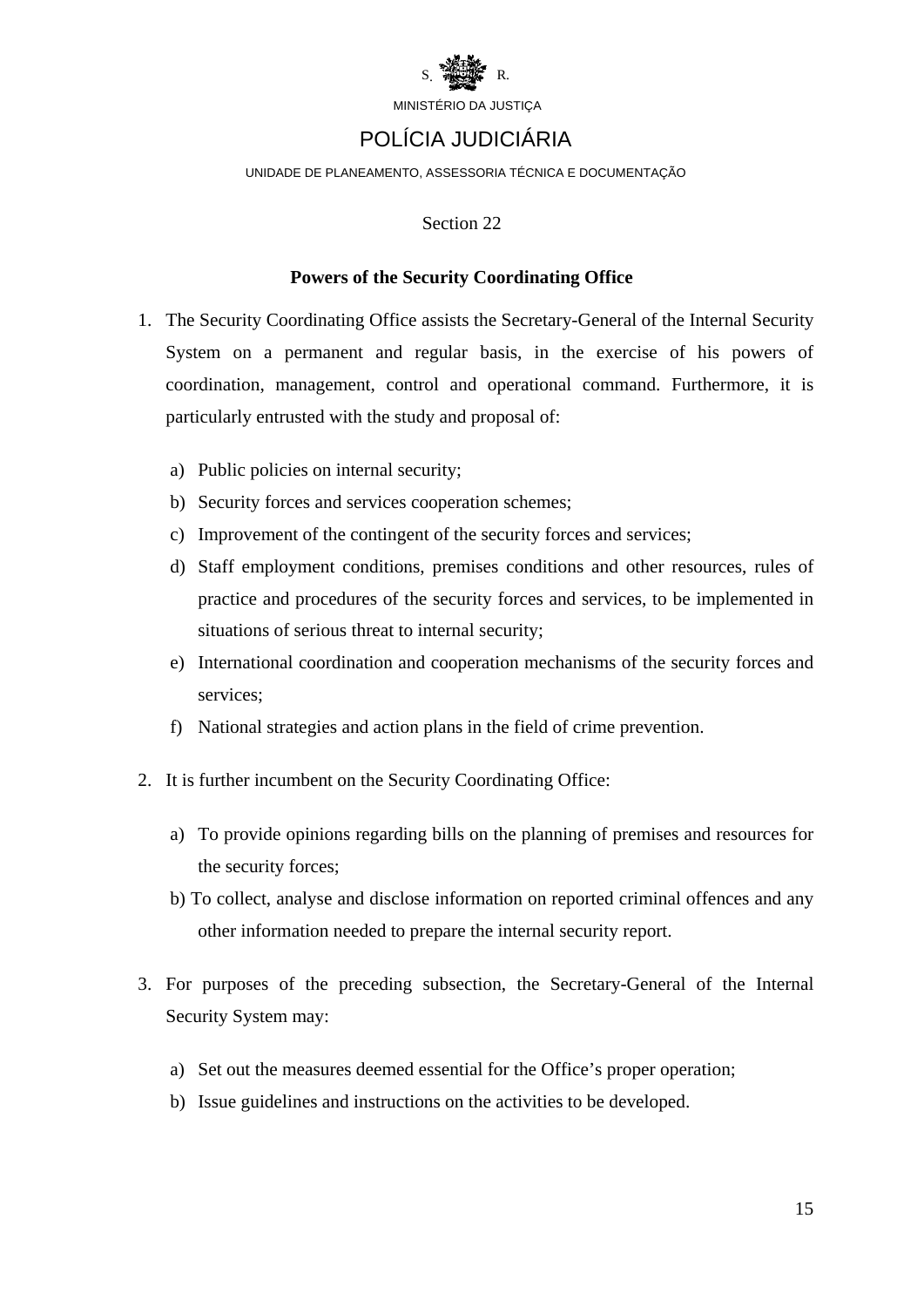

# POLÍCIA JUDICIÁRIA

#### UNIDADE DE PLANEAMENTO, ASSESSORIA TÉCNICA E DOCUMENTAÇÃO

## Section 23

## **Counter Terrorism Coordinating Unit**

- 1. The Counter Terrorism Coordinating Unit comprises representatives of the entities referred to in section  $12(2)(e)$ , (h) and (i).
- 2. It is incumbent upon the Counter Terrorism Coordinating Unit to ensure the coordination and the sharing of information among the services comprised in the Unit, as regards the fight against terrorism.

## Section 24

## **Regional and District Security Coordinating Offices**

- 1. The security coordinating offices for the Autonomous Regions of the Azores and Madeira are chaired by a person to be appointed by the Secretary-General of the Internal Security System, on the basis of a proposal from the President, and they comprise the persons responsible, at regional level, for the security forces and services referred to in section  $12(2)(h)(m)$ .
- 2. The district security coordinating offices are chaired by the *governadores civis* [administrative representatives of the Government in different districts], and they comprise the persons responsible, at district level, for the security forces and services referred to in section  $12(2)(h)$  to  $(m)$ .
- 3. The regional and district security coordinating offices are entrusted with the advisory powers set forth in section 22(1), within their respective geographical areas.
- 4. Upon invitation of the respective chairman, the chiefs of the municipal police forces may participate in the meetings held by the regional and district security coordinating offices.
- 5. The Secretary-General of the Internal Security System informs the Representatives of the Republic in the Autonomous Regions on any matters of interest to the concerned Region.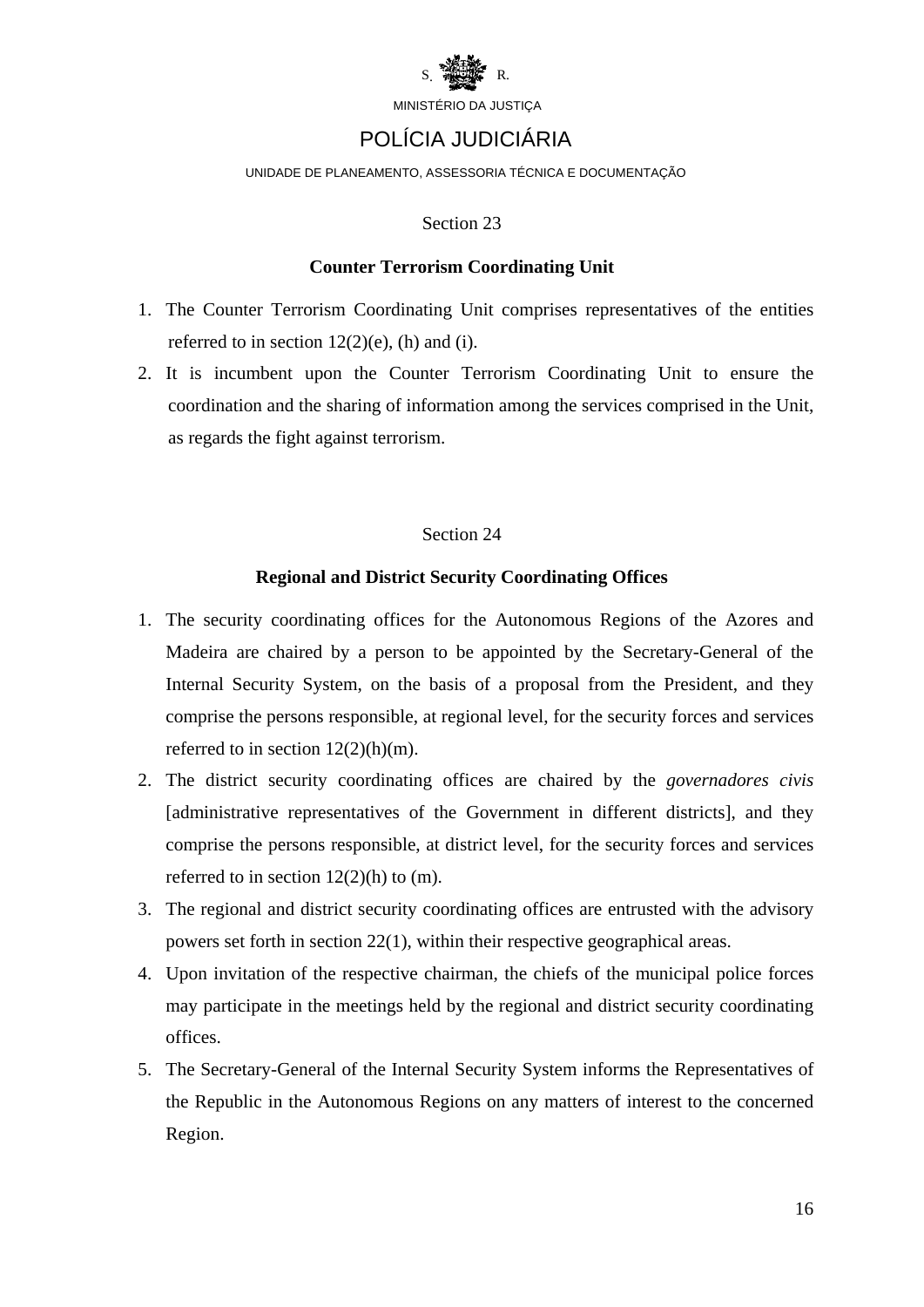

# POLÍCIA JUDICIÁRIA

#### UNIDADE DE PLANEAMENTO, ASSESSORIA TÉCNICA E DOCUMENTAÇÃO

## CHAPTER IV

## **Security forces and services**

## Section 25

## **Security forces and services**

- 1. The security forces and services are public bodies, serve only the Portuguese people, are strictly non-partisan and contribute to guarantee internal security.
- 2. The following carry out duties of internal security:
	- a) The National Republican Guard;
	- b) The Public Security Police;
	- c) The Criminal Police;
	- d) The Aliens and Borders Service;
	- e) The Security Intelligence Service.
- 3. The following also perform security functions, in the cases and in the conditions set forth in the corresponding legislation:
	- a) The bodies of the National Maritime Authority;
	- b) The bodies of the Aeronautics Authority System.
- 4. The organisation, remit and competences of the security forces and services are set in the corresponding organisational laws and other complementing legislation.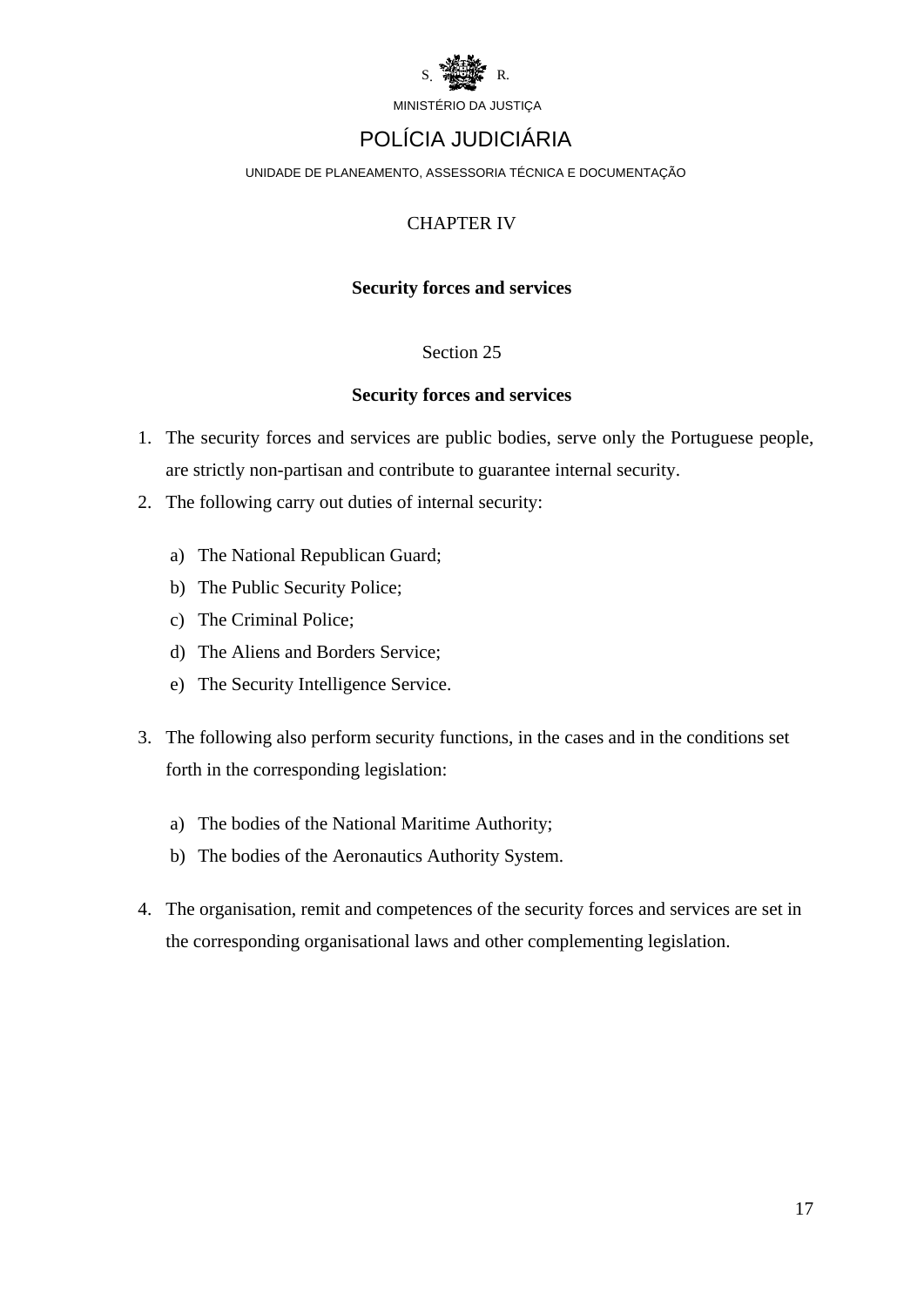

# POLÍCIA JUDICIÁRIA

#### UNIDADE DE PLANEAMENTO, ASSESSORIA TÉCNICA E DOCUMENTAÇÃO

### Section 26

### **Police authorities**

For the purposes of this act and within the scope of their corresponding powers, "police authorities" shall mean the senior officers named as such in the organisational legislation of the security forces and services.

## Section 27

### **Control of communications**

The Criminal Police have exclusive powers to carry out the control of communications under judicial authorisation.

## CHAPTER V

## **Police measures**

## Section 28

## **Police measures**

- 1. The following are police measures:
	- a) Identification of suspect persons found or moving in a space which is public, open to the public or under police surveillance;
	- b) Temporary prohibition of access and movement of persons and means of transport to a place, by land, river, sea or air;
	- c) Temporary evacuation or abandonment of places or means of transport.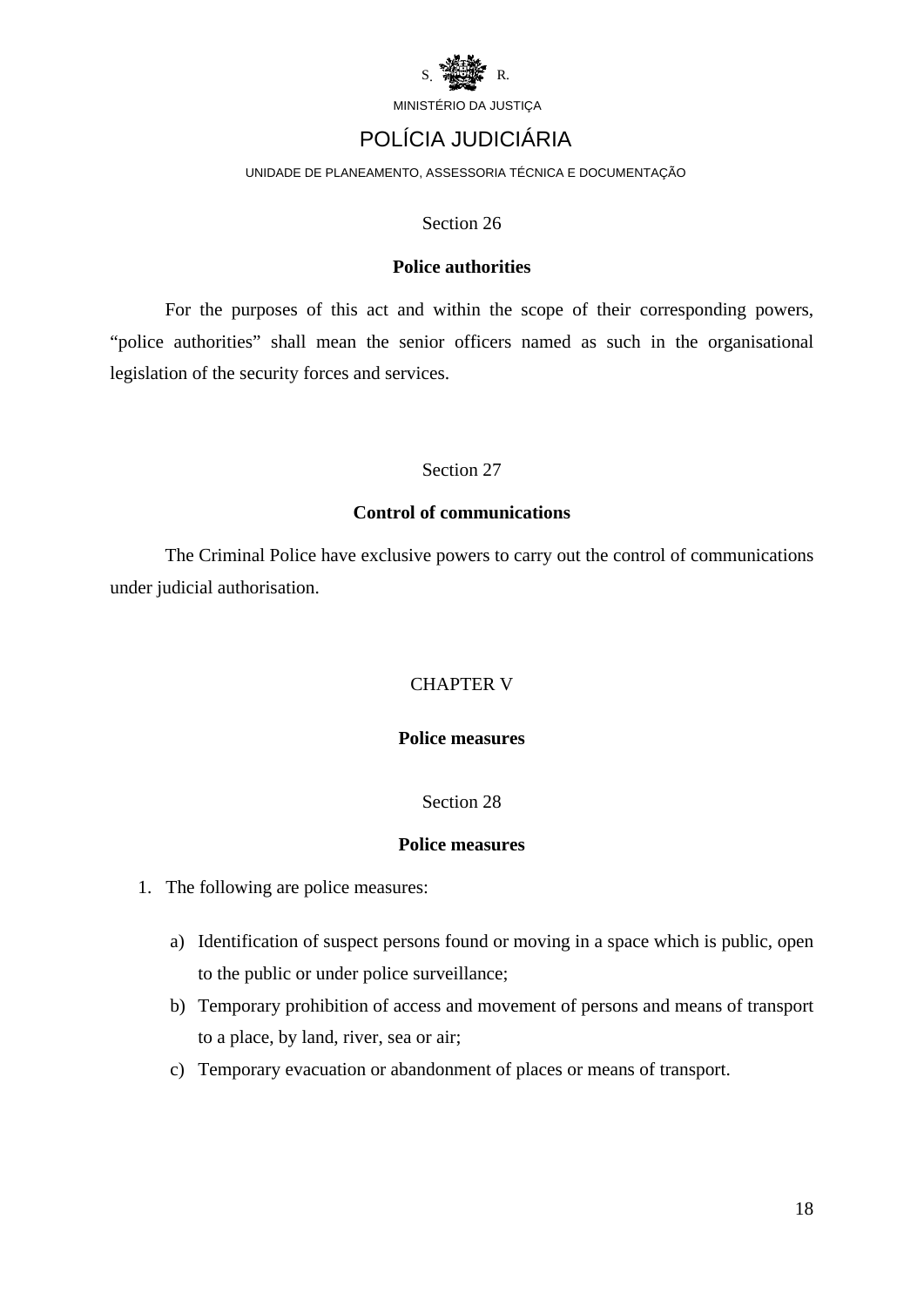

# POLÍCIA JUDICIÁRIA

UNIDADE DE PLANEAMENTO, ASSESSORIA TÉCNICA E DOCUMENTAÇÃO

2. The removal of objects, vehicles or other obstacles placed in public spaces without permission which prevent or condition the passage in order to ensure safe freedom of movement is also considered a police measure.

## Section 29

### **Special police measures**

The following are special police measures:

- a) Body searches and searches in vehicles and spaces which are public, open to the public or under police surveillance with the purpose of detecting the presence of weapons, pyrotechnic or explosive substances or devices, forbidden objects or objects which may enable acts of violence and wanted persons or persons who are in the national territory illegally or deprived of their freedom;
- b) Temporary seizure of weapons, ammunitions, explosives and forbidden or dangerous substances or objects, as well as those which are subject to prior administrative licensing;
- c) Monitoring actions in establishments or other places which are public or open to the public;
- d) Inspections or installation of security equipment;
- e) Temporary closure of weaponry or explosives magazines, warehouses or factories, and the corresponding components;
- f) Cancellation or suspension of permits to owners of the establishments mentioned in the preceding paragraph;
- g) Temporary closure of establishments which sell weapons and explosives;
- h) Termination of the activity of companies, groups, organisations or associations dedicated to terrorism or violent or highly organised crime;
- i) Prohibition of broadcasting from private or public radio communications systems and electromagnetic isolation or barring of telephone services in certain spaces.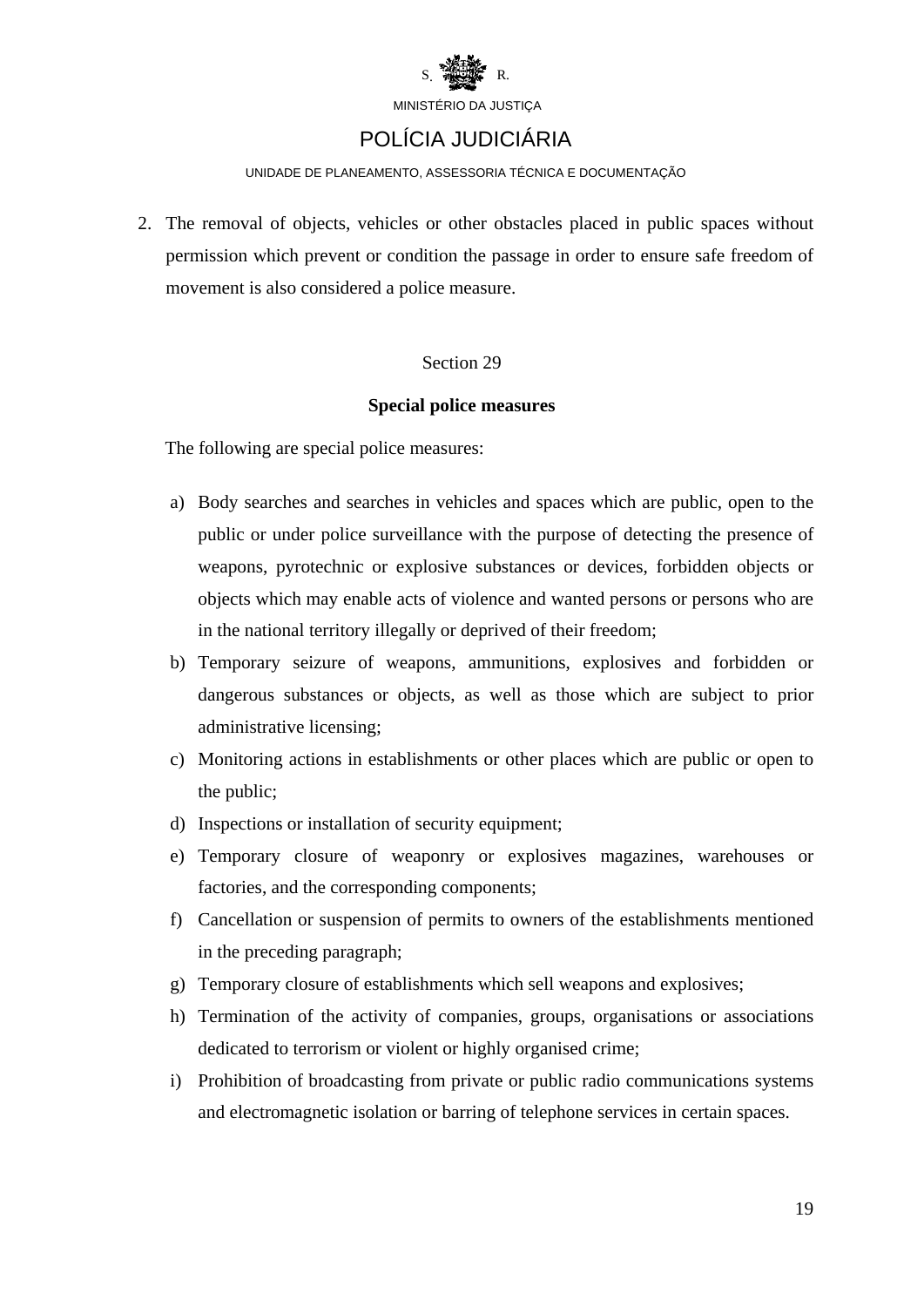

# POLÍCIA JUDICIÁRIA

#### UNIDADE DE PLANEAMENTO, ASSESSORIA TÉCNICA E DOCUMENTAÇÃO

#### Section 30

### **Principle of necessity**

Except for the case of section 28.2, police measures can only be adopted under the conditions set forth in the Constitution and in law, whenever such measures are deemed necessary, for the period strictly necessary to ensure the safety and protection of persons and goods and insofar as there is evidence of preparation of criminal activities or of serious or violent disturbance of public order.

#### Section 31

## **Duty of identification**

The police agents and staff in plain-clothes who, under the law, adopt a police measure or issue a legitimate order shall previously show proof of their capacity.

#### Section 32

## **Competence to determine adoption**

- 1. While performing their activity of internal security, police authorities may determine the adoption of police measures within the scope of their corresponding powers.
- 2. In urgent cases and when the delay poses a risk, the adoption of the police measures set forth in sections 28 and 29(a) and (b) may be determined by the agents of the security forces and services, in which case the competent police authority should be immediately informed in order to confirm it.
- 3. Except for urgent cases and when the delay poses a risk, the adoption of the police measures set forth in section 29(e) to (h) shall be previously authorised by the examining judge of the place where the police measure is to be adopted.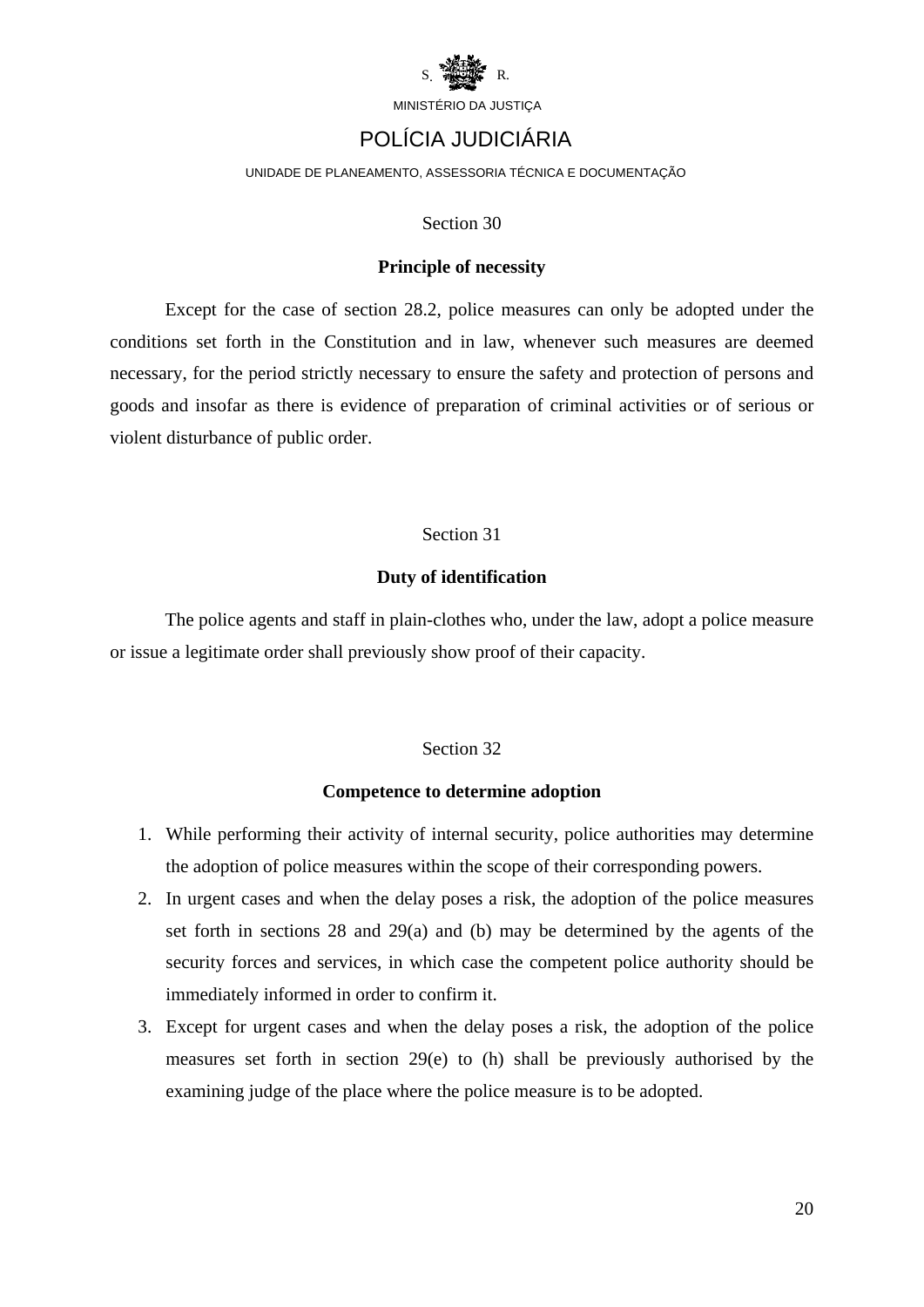

# POLÍCIA JUDICIÁRIA

### UNIDADE DE PLANEAMENTO, ASSESSORIA TÉCNICA E DOCUMENTAÇÃO

## Section 33

### **Information to court**

- 1. The adoption of the measures set forth in section 29 shall, under penalty of nullity, be reported to the competent court in the shortest possible time, but not later than forty eight hours afterwards, and be assessed by the judge in order to validate it in the maximum period of eight days.
- 2. The provision set forth in the preceding subsection shall not apply if the adoption of the police measure was previously authorised under subsection 3 of the preceding section.
- 3. For purposes of the provision set forth in subsection 1, the examining judge of the place where the police measure has been adopted is competent.
- 4. The evidence gathered in the scope of special police measures adopted without previous authorisation or validation cannot be used in criminal proceedings.

## Section 34

#### **Coercive measures**

- 1. The agents of the security forces and services may only use coercive measures in the following cases:
	- a) To repel a current and unlawful aggression against legally protected interests, in self defence or in defence of third parties;
	- b) To overcome resistance to the execution of a service while carrying out their duties, after having formally notified those who are resisting to obey and having exhausted the other means to achieve it.
- 2. The recourse to the use of firearms and explosives by the security forces and services is regulated in a separate act.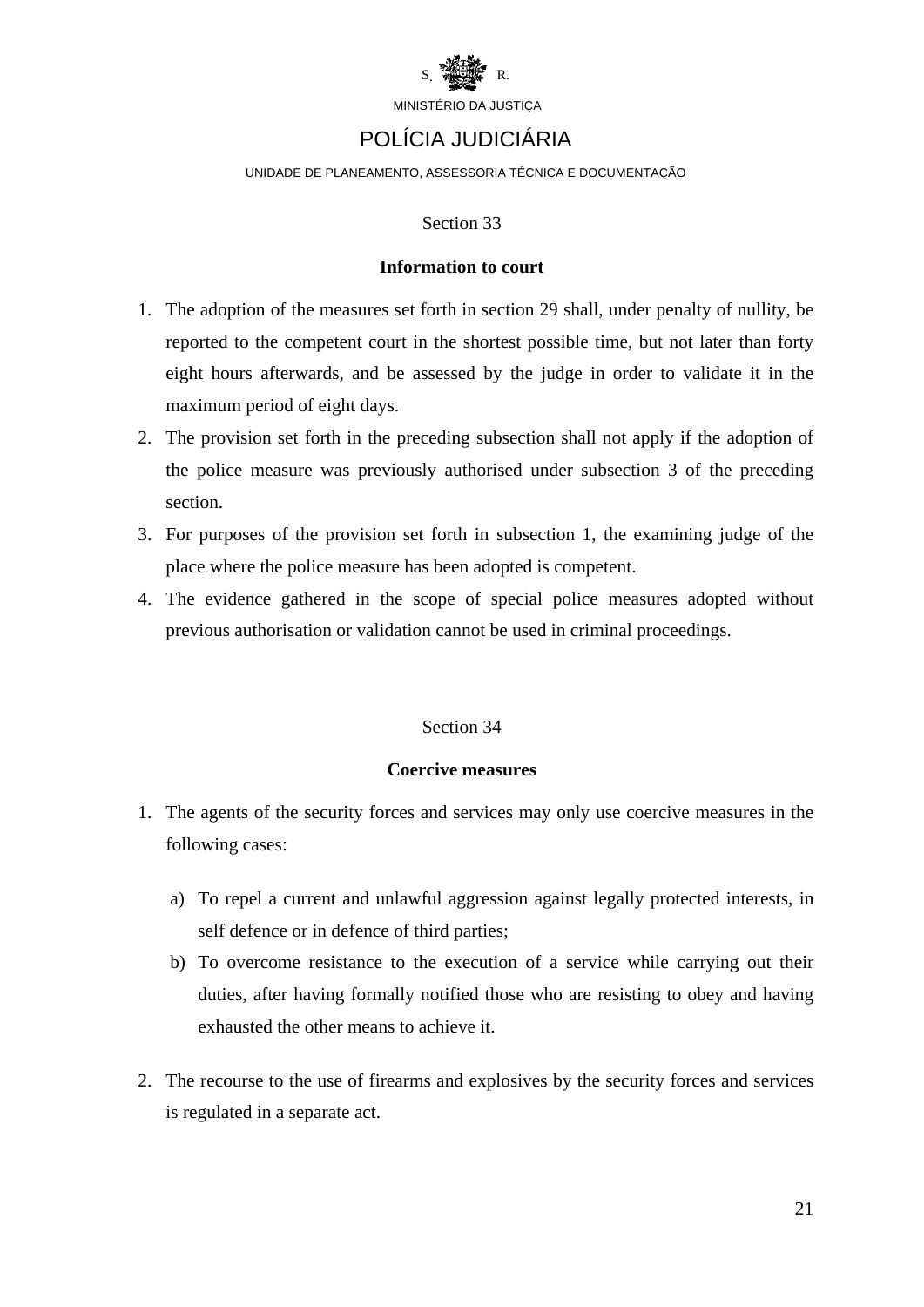

# POLÍCIA JUDICIÁRIA

UNIDADE DE PLANEAMENTO, ASSESSORIA TÉCNICA E DOCUMENTAÇÃO

## CHAPTER VI

### **Final provisions**

Section 35

### **Armed Forces**

The Armed Forces collaborate in internal security matters under the Constitution and the law, and the Secretary-General of the Internal Security System and the Chief of the General Staff of the Armed Forces shall ensure operational coordination among themselves.

## Section 36

### **Transitional provision**

The performance appraisal of the members of the security forces and services shall be subject to the corresponding statutory regimes and shall be regulated in special legislation and the disposition set forth in section 113 of Law no. 12-A/2008 of 27 February shall not apply.

#### Section 37

#### **Revocation**

- 1. Law no. 20/87 of 12 June, altered by Law no. 8/91 of 1 April, is revoked.
- 2. Decree-Law no. 61/88 of 27 February, altered by Decree-Laws no. 51/96 of 16 May and 149/2001 of 7 May, is revoked.
- 3. Decree-Law no. 173/2004 of 21 July is revoked.